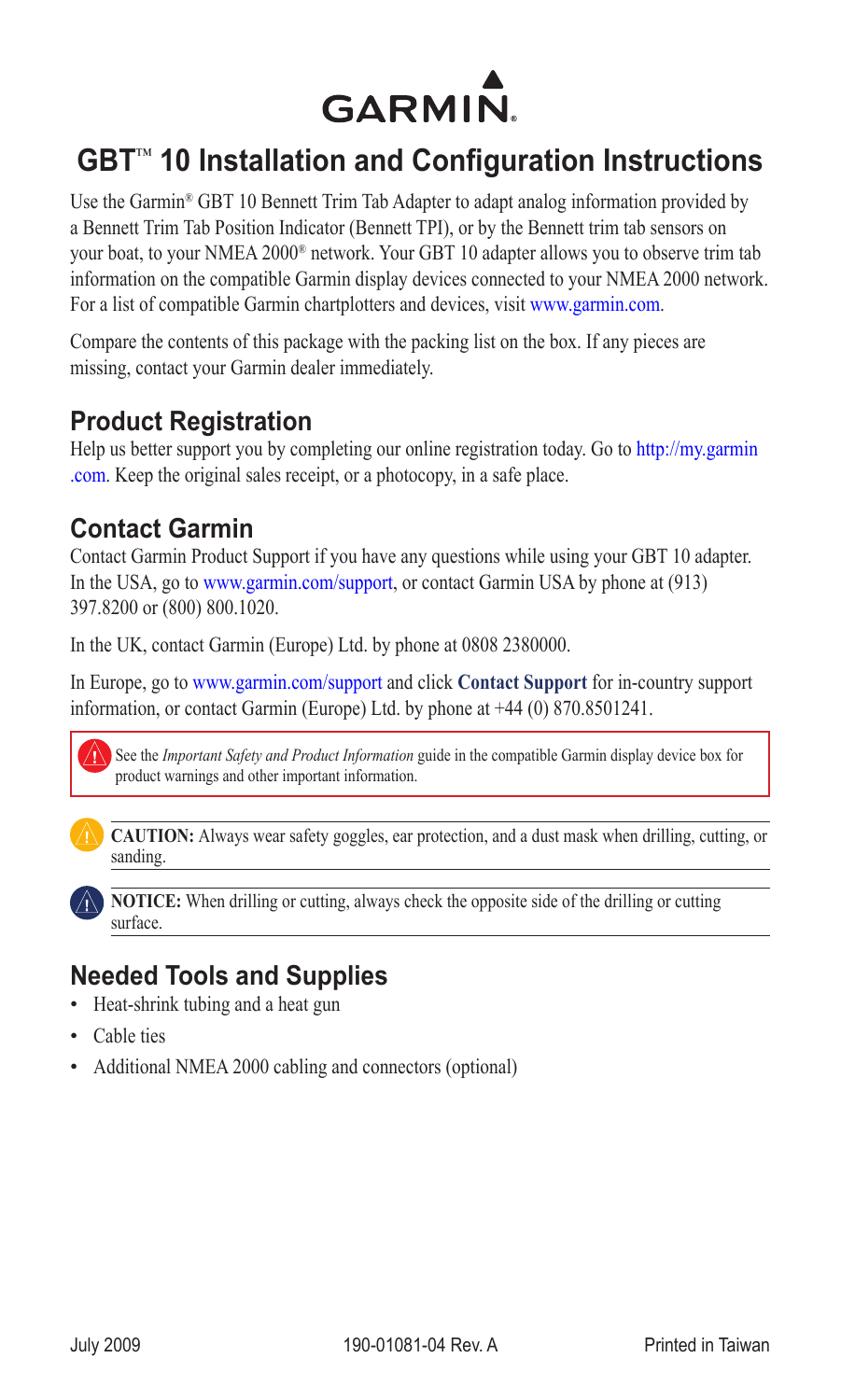# **Determining an Installation Location**

When you are selecting a location to install the GBT 10 adapter, consider the following:

- During installation, you connect the GBT 10 adapter to the Bennett TPI (or directly to the Bennett trim tab sensors), and to the NMEA 2000 network. Therefore:
	- Choose a location that is within 173 in. (4.4 m) of the Bennett TPI (or the Bennett trim tab sensors) to avoid splicing bare wires.
	- Choose a location between the NMEA 2000 backbone and the Bennett TPI (or the Bennett trim tab sensors).
	- If you cannot connect the adapter directly to the NMEA 2000 network, add a drop cable. See [page 3](#page-2-0) for more information.
- The adapter is IEC 60529 IPX7 waterproof, and can be submerged up to 30 minutes at 1 meter. Do not install the adapter in a location where it will be submerged regularly, though the location can be subject to wash-down.
- You can use cable ties (not included) to secure the adapter to an existing structure on your boat.
- You can use mounted-head cable ties (not included) and screws (not included) to secure the adapter to a bulkhead or other suitable surface on your boat.
- Install the adapter at least 2 in. (5 cm) from a magnetic compass to prevent electromagnetic interference, which can cause inaccurate compass readings.

# **Wiring the GBT 10 Adapter**

Connect the GBT 10 adapter either to the Bennett TPI or to the Bennett trim tab sensors directly using the bare wires on the wiring harness.

### **Wiring the GBT 10 Adapter to the Bennett Trim Tab Display**

You can wire the GBT 10 adapter directly to the Bennett TPI. Do not remove any wires from the back of the Bennett TPI, and wire the GBT 10 adapter to the TPI according to the following table. Use only the wires listed for the GBT 10 adapter. Cut and tape any unused wires.

| <b>Bennett TPI</b><br><b>Connector</b><br>Label | <b>GBT 10 Adapter</b><br><b>Wire Color</b> |
|-------------------------------------------------|--------------------------------------------|
| ÷                                               | None                                       |
|                                                 | None                                       |
| <b>BRG</b>                                      | None                                       |
| RED                                             | None*                                      |
| RFD                                             | Blue                                       |
| <b>SHLD</b>                                     | <b>Black</b>                               |
| <b>GRN</b>                                      | Yellow                                     |
| GRN                                             | None*                                      |

\*When wiring the GBT 10 adapter to the Bennett TPI, it is important that you do not connect wires to the RED and GRN connections farthest from the SHLD connection. Connecting the GBT 10 adapter wires to the connections farthest from the SHLD connection will interfere with the operation of the Bennett TPI.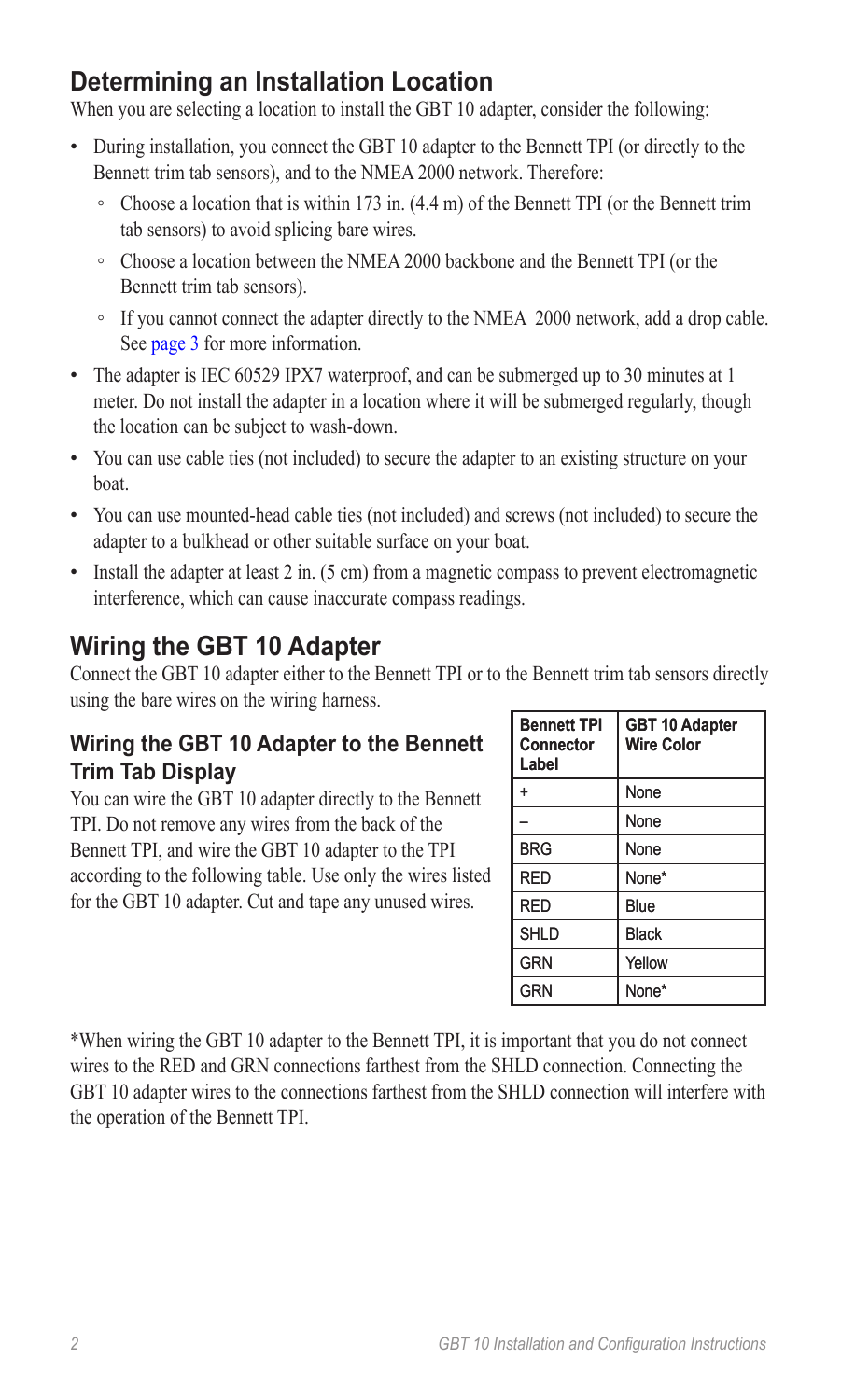### **Wiring the GBT 10 Adapter Directly to the Sensors on the Trim Tabs**

| <b>GBT 10 Adapter Wire</b> | <b>Bennett Trim Tab Sensors</b> |  |
|----------------------------|---------------------------------|--|
| Blue                       | Port sensor wire 1**            |  |
| White                      | Port sensor wire 2**            |  |
| Yellow                     | Starboard sensor wire 1**       |  |
| Drain                      | Sensor drain wires              |  |
| Red                        | Starboard sensor wire 2**       |  |

You can wire the adapter directly to the Bennett trim tab sensors where the trim tabs are installed. Wire the GBT 10 adapter to the sensors according to the following table.

\*\*When wiring the GBT 10 adapter directly to the trim tab sensors, the connection order of the GBT 10 adapter port wires (blue/white) and the GBT 10 adapter starboard wires (yellow/red) to the two wires on the respective trim tab sensor is not important.

**NOTICE:** After connecting the adapter to the Bennett TPI or to the Bennett trim tab sensors, cover any exposed wires with heat-shrink tubing.

### <span id="page-2-0"></span>**Connecting the GBT 10 Adapter to a NMEA 2000 Network**

After you have connected the GBT 10 adapter to the Bennett TPI or to the Bennett trim tab sensors, connect it to the existing NMEA 2000 network on your boat. If you do not have a NMEA 2000 network on your boat, you must build one. For more information on NMEA 2000 and to purchase additional connectors and cables, go t[o www.garmin.com.](www.garmin.com/)



**Existing NMEA 2000 Network**

➊ *GBT <sup>10</sup> adapter*

- ➋ *NMEA 2000 device (not included)*
- ➌ *Drop cable (optional - not included)*
- ➍ *T-connector (one included)*

➎ *Existing NMEA 2000 network*

#### **To connect the GBT 10 adapter to your existing NMEA 2000 network:**

- 1. Determine where to connect the GBT 10 adapter to your existing NMEA 2000 backbone.
- 2. Disconnect one side of a NMEA 2000 T-connector from the backbone. To extend the NMEA 2000 backbone, connect a NMEA 2000 backbone extension cable to the side of the disconnected T-connector.
- 3. Add the included T-connector for the GBT 10 adapter to the NMEA 2000 backbone by connecting it to the side of the disconnected T-connector.
- 4. Connect the NMEA 2000 connector on the GBT 10 adapter to the T-connector added in step 3.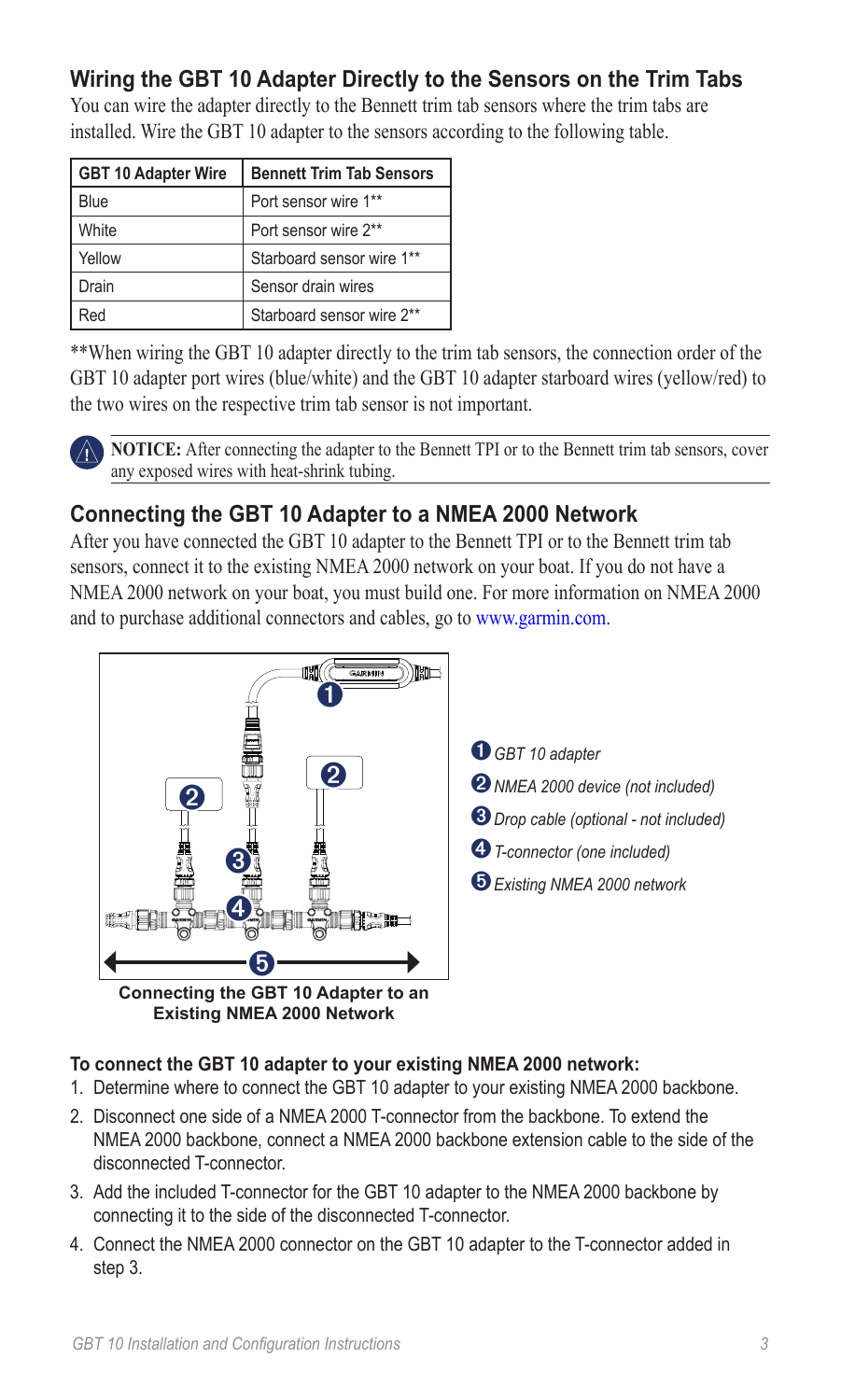5. (Optional) If the GBT 10 adapter cannot connect directly to the NMEA 2000 backbone, route a NMEA 2000 drop cable (not included) to the bottom of the T-connector added in step 3. Use a drop cable with a length up to 20 ft. (6 m). Connect the drop cable to the T-connector and to the NMEA 2000 connector on the adapter.



**NOTICE:** If you have an existing NMEA 2000 network on your boat, it should already be connected to power. Do not connect an additional NMEA 2000 power cable to an existing NMEA 2000 network, because only one power source should be connected to a NMEA 2000 network.

# **Configuring the GBT 10 Adapter**

**NOTE:** This section provides specific configuration information for the GBT 10 adapter using your compatible Garmin display device. To access the NMEA 2000 configuration menu on your display device, consult the documentation provided with your display device.

### **Calibrating the Trim Tab Position**

To use the GBT 10 adapter, you must calibrate the position of the trim tabs the adapter is associated with.

**NOTE:** If you only adjust your trim tabs within a limited range of motion on a regular basis, calibrate the GBT 10 adapter using your normal range instead of the full range. Only the calibrated range will be displayed on your chartplotter or marine instrument.

- 1. From the NMEA 2000 Devices list, select the GBT 10 device.
- 2. Select an option:
	- For most Garmin chartplotters, select **Review** > **Trim Tab Calibration**. •
	- For other Garmin marine devices, select **Config** > **Trim Tab Calibration**. •
- 3. Follow the on-screen instructions to calibrate the trim tab position.

### **Configuring the GBT 10 Adapter if the Trim Tab Calibration Selection Is Not Displayed**

Depending on the version of software loaded on your Garmin marine instrument, the specific configuration options may not be displayed on the configuration screens.

### **To calibrate the trim tab position if the menu option is not displayed:**

To use the GBT 10 adapter, you must calibrate the position of the trim tabs that the adapter is associated with. You can enter a minimum of two, and a maximum of sixteen, trim tab positions. For greater accuracy, enter more trim tab positions.

- 1. While viewing the NMEA 2000 configuration menu, select the GBT 10 device.
- 2. Select **Config** > **Generic Configuration**.
- 3. Enter the following command: "**CALIBRATION=1**"
- 4. Move both trim tabs to the highest position. When the trim tabs are in the highest position, they should be at or near 0% of their full range of motion.
- 5. Enter the following command: "**TRIMTABPOS=**"
- 6. After the command, enter the percentage of the highest trim tab position as a whole number between 0 and 100, and select Done. For example, **TRIMTABPOS=0Done**.
- 7. Move both trim tabs to the lowest position. When the trim tabs are in the lowest position, they should be at or near 100% of their full range of motion.
- 8. Enter the following command: "**TRIMTABPOS=**"
- 9. After the command, enter the percentage of the lowest trim tab position as a whole number between 0 and 100, and select Done. For example, **TRIMTABPOS=100Done**.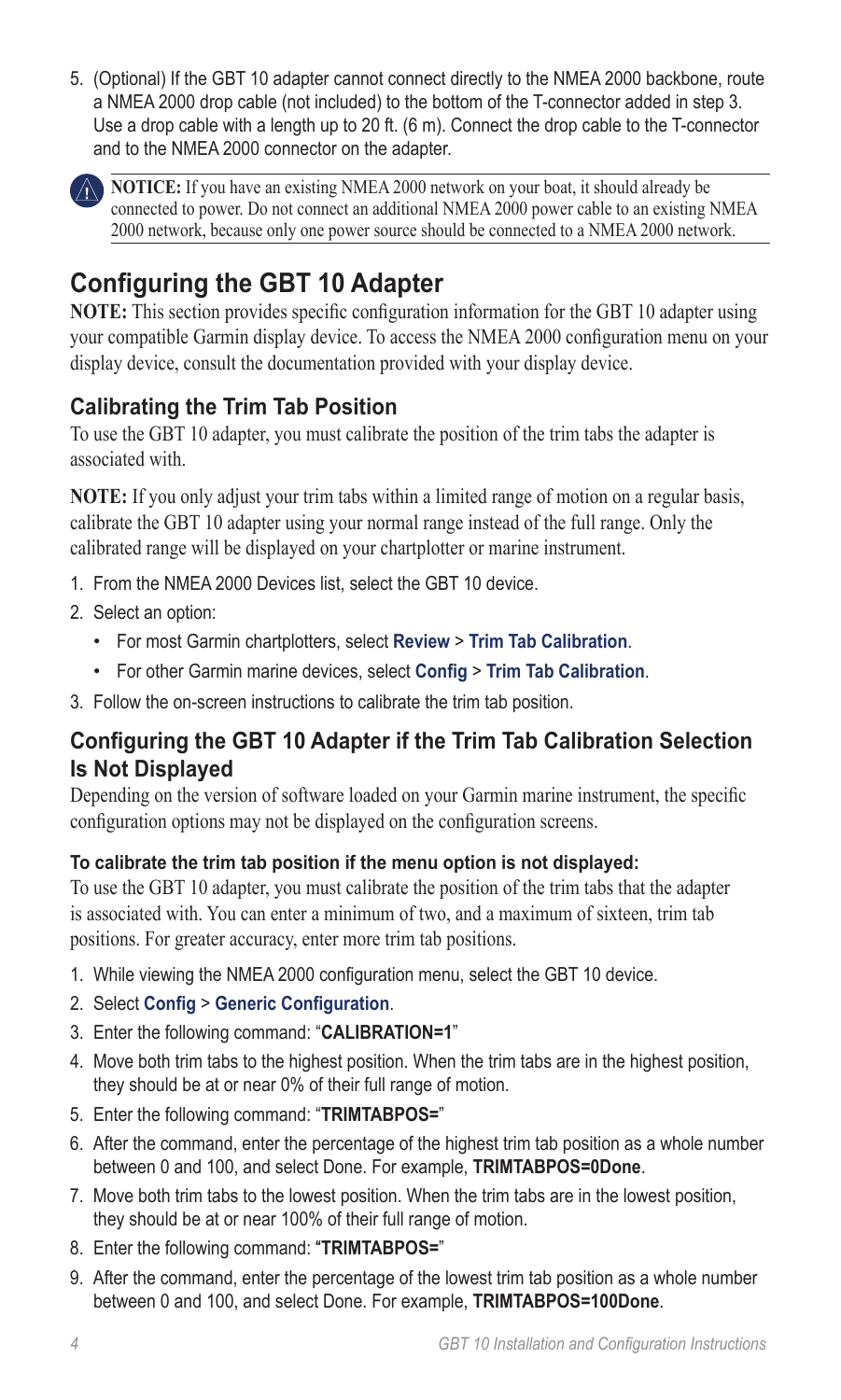- 10.To enter an additional, optional trim tab position, move both trim tabs to a new position, and observe the trim tab position as a percentage of the full range of motion of the trim tab.
- 11.Enter the following command: "**TRIMTABPOS=**"
- 12.After the command, enter the percentage of the trim tab position as a whole number between 0 and 100, and select Done. For example, **TRIMTABPOS=50Done**.
- 13.Repeat steps 10 through 12 to enter additional, optional trim tab positions.

### **Restoring Factory Default Settings**

You will lose all custom configuration settings when you restore factory default settings.

- 1. From the NMEA 2000 Devices list, select the GBT 10 device.
- 2. Select an option:
	- For most Garmin chartplotters, select **Review** > **Factory Defaults**. •
	- For other Garmin marine devices, select **Config** > **Factory Defaults**. •
- 3. Select **Yes**.

### **Specifications**

### **Physical**

**Weight:** 12.85 oz. (365 g)

**Size:**  $(W \times H \times L)$  <sup>31</sup>/<sub>32</sub>  $\times$  <sup>43</sup>/<sub>64</sub>  $\times$  3<sup>3</sup>/<sub>32</sub> in. (24.7  $\times$  17.0  $\times$  78.6 mm)

**Total Cable Length:** 16 ft. (4.9 m)

**Case Material:** Thermoplastic rubber (PCB overmold); PVC jacket (cable); PVC overmold (connectors/strain reliefs). Waterproof to IEC 529 IPX7 standards.

**Temperature Range:** From 5°F to 158°F (from -15°C to 70°C)

**Compass Safe Distance:** 2 in. (5 cm)

### **Electrical**

**Power Input Source:** 9–16 Vdc from the NMEA 2000 bus

**NMEA 2000 Power Usage:** 0.9 W max

**NMEA 2000 Load Equivalency Number (LEN):** 1 (50 mA)

### **Communications**

Use this table to determine the approved NMEA 2000 PGN information that is transmitted and received the GBT 10 adapter during communication with a NMEA 2000-compliant device.

| <b>Transmit</b> |                                                       | <b>Receive</b> |                                                       |
|-----------------|-------------------------------------------------------|----------------|-------------------------------------------------------|
| 059392          | <b>ISO Acknowledgment</b>                             | 059392         | <b>ISO Acknowledgment</b>                             |
| 060928          | <b>ISO Address Claim</b>                              | 059904         | <b>ISO Request</b>                                    |
| 126208          | NMEA - Command/Request/<br>Acknowledge Group Function | 060928         | <b>ISO Address Claim</b>                              |
| 126464          | Transmit/Receive PGN List Group<br>Function           | 126208         | NMEA - Command/Request/<br>Acknowledge Group Function |
| 126996          | Product Information                                   |                |                                                       |
| 130576          | <b>Small Craft Status</b>                             |                | The GBT 10 is NMEA 2000                               |



certified